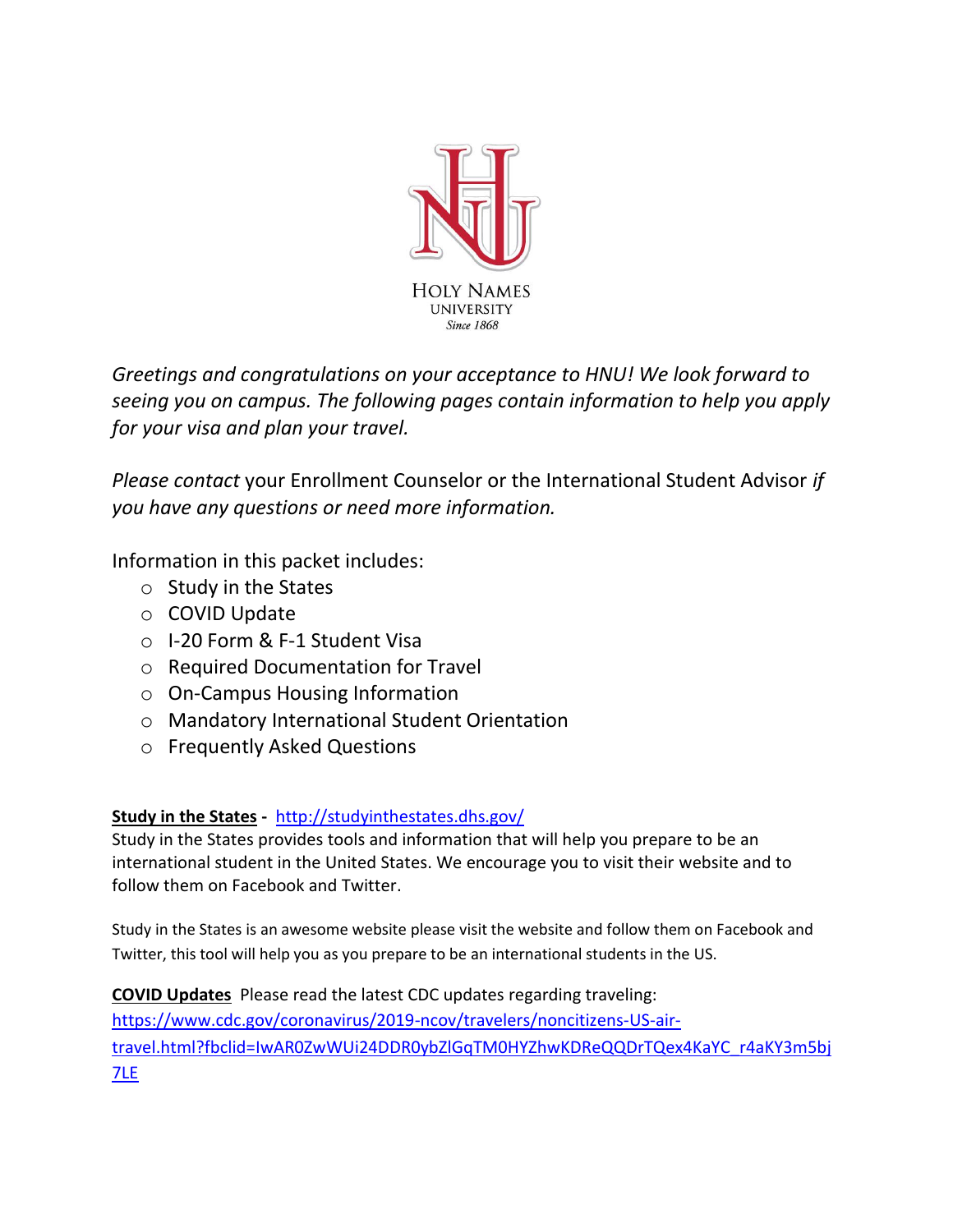You must be fully vaccinated in order to enter the U.S. There are some exceptions for those from countries with limited COVID-19 vaccine availability. Please check [Technical Instructions](https://www.cdc.gov/quarantine/order-safe-travel/technical-instructions.html?fbclid=IwAR0tr2GCeuxxYNnYApY6ii2j6npH4pvpJqv_0wihKISlGNEZ1D5t24DWu70#anchor_1635183089047)  [for Implementing Presidential Proclamation Advancing Safe Resumption of Global Travel During](https://www.cdc.gov/quarantine/order-safe-travel/technical-instructions.html?fbclid=IwAR0tr2GCeuxxYNnYApY6ii2j6npH4pvpJqv_0wihKISlGNEZ1D5t24DWu70#anchor_1635183089047)  the COVID-[19 Pandemic and CDC's Order | Quarantine | CDC](https://www.cdc.gov/quarantine/order-safe-travel/technical-instructions.html?fbclid=IwAR0tr2GCeuxxYNnYApY6ii2j6npH4pvpJqv_0wihKISlGNEZ1D5t24DWu70#anchor_1635183089047)

**Please also see the HNU's FAQ link:** COVID-19 Campus FAQ - [Holy Names University \(hnu.edu\)](https://hnu.edu/news/covid-19-campus-faq/) [FAQs HNU's Vaccination Requirement and Return to Campus](https://hnu.edu/news/faqs-hnus-vaccination-requirement-and-return-to-campus/) - Holy Names University

# **What is the I-20 form and F-1 student visa?**

Form I-20, also known as a Certificate of Eligibility for Nonimmigrant (F-1) Student Status-For Academic and Language Students, verifies that you intend to study at Holy Names University. If you are outside of the U.S., the I-20 is the document used to obtain an F-1 student visa, which will allow you to enter the U.S.

# **How do I obtain an F-1 visa with the I-20 form?**

- 1. **Carefully read all information on the Form I-20**, especially page 2 which explains your legal responsibilities as an F-1 student in the U.S. Double-check your program start and end dates. The earliest you can enter the U.S. is 30 days before your program start date. Sign and date page 1 at the bottom in question number eleven. You will also need to review the information on the Form I-20 for accuracy. If you see any errors, please contact us as soon as possible so that we can make corrections.
- 2. **Pay the SEVIS fee**. The Student and Exchange Visitor Information System (SEVIS) is the Department of Homeland Security (DHS) database that maintains and manages data about foreign students, Exchange Visitors, and their dependents during their stay in the U.S. The SEVIS fee is a U.S. government mandated fee to support the operation of the SEVIS database. This fee is paid by new F-1 students for each new program. A prospective F-1 student must provide documentation of payment of the SEVIS fee when they apply for a visa at a U.S. embassy, when requesting a change of status to F-1, or if not subject to visa requirements (Canadian citizens), and when applying for admission to the U.S. at a port of entry.

# **Do I need to pay the SEVIS fee?**

F-1 students beginning new programs with I-20s will be required to pay the fee before applying for a visa. Any non-immigrant students already in the U.S. under another immigration status who want to change to F-1 status will have to pay the fee before applying for a change of status to F-1.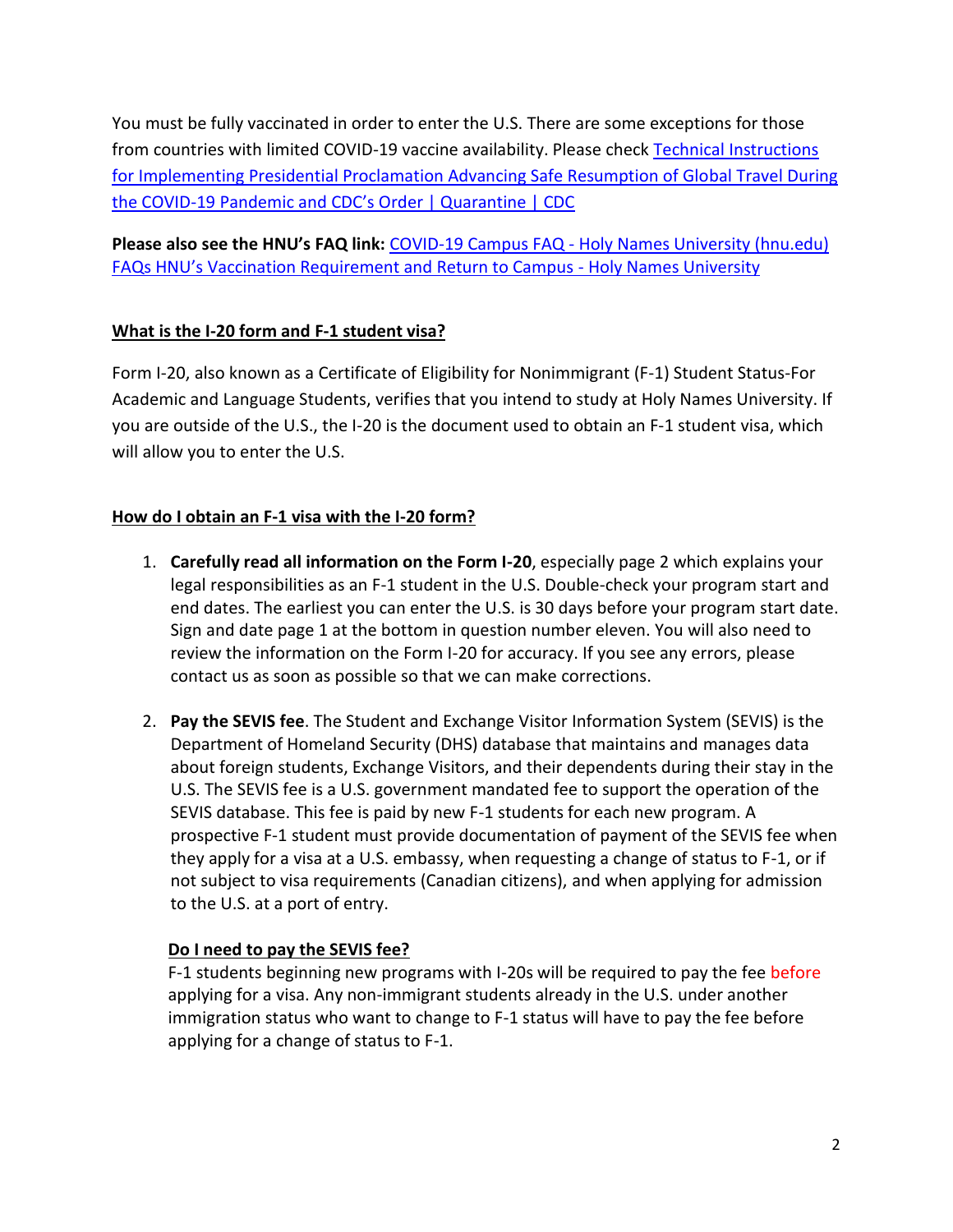#### **What documents do I need in order to pay the SEVIS fee?**

You should have your passport and your I-20 in front of you when paying the fee. You will need to provide your SEVIS ID (which appears above the bar code on the right side of your I-20), the School Code (in section 2 of your I-20), and your Passport Number.

# **When do I need to pay the SEVIS fee?**

You should pay the fee at least three business days before your visa appointment or entry to the U.S. (if you're Canadian).

#### **How much is the fee?**

The current SEVIS fee is \$350.

#### **How do I pay the fee?**

*The best way to pay the fee is online.* **YOU MUST BRING THIS RECEIPT WITH YOU TO YOUR VISA APPOINTMENT AND TO THE PORT OF ENTRY.**

- Go t[o www.fmjfee.com](http://www.fmjfee.com/) to pay this fee online with a credit card. Make sure that you are at a computer that has printer access. When you have completed the SEVIS fee payment process, you will be able to print out a receipt documenting payment.
- *Western Union Quick Pay: Visit [http://www.ice.gov/sevis/i901/wu\\_instr.htm](http://www.ice.gov/sevis/i901/wu_instr.htm)* for more information on how to pay the SEVIS fee using this service.
- *By mail:* You can download the I-901 form and find information on how to mail SEVIS fee payment at [http://www.ice.gov/doclib/sevis/pdf/I-901.pdf.](http://www.ice.gov/doclib/sevis/pdf/I-901.pdf)

Note: DHS will not refund the SEVIS fee if F-1 students are not granted a visa or choose not to come to the U.S. after their visas are granted.

# **If I'm Canadian, do I need to pay the fee?**

Canadians will be required to pay before going to the U.S. port of entry. The fee cannot be paid at the port of entry. *Note: Canadian students do not require an F-1 visa stamp when entering the U.S. from Canada, but Canadian students are still required to pay the SEVIS I-901 fee.*

3. Make an appointment at the nearest U.S. Embassy/Consulate for a visa interview. During the visa application process, usually at the interview, an ink-free, digital fingerprint scan will be taken. Some visa applications require further [administrative](http://travel.state.gov/visa/a_zindex/a_zindex_4353.html)  [processing,](http://travel.state.gov/visa/a_zindex/a_zindex_4353.html) which takes additional time after the visa applicant's interview by a Consular Officer. Also, because each student's personal and academic situation is different, two students applying for the same visa may be asked different questions and be required to submit different additional documents.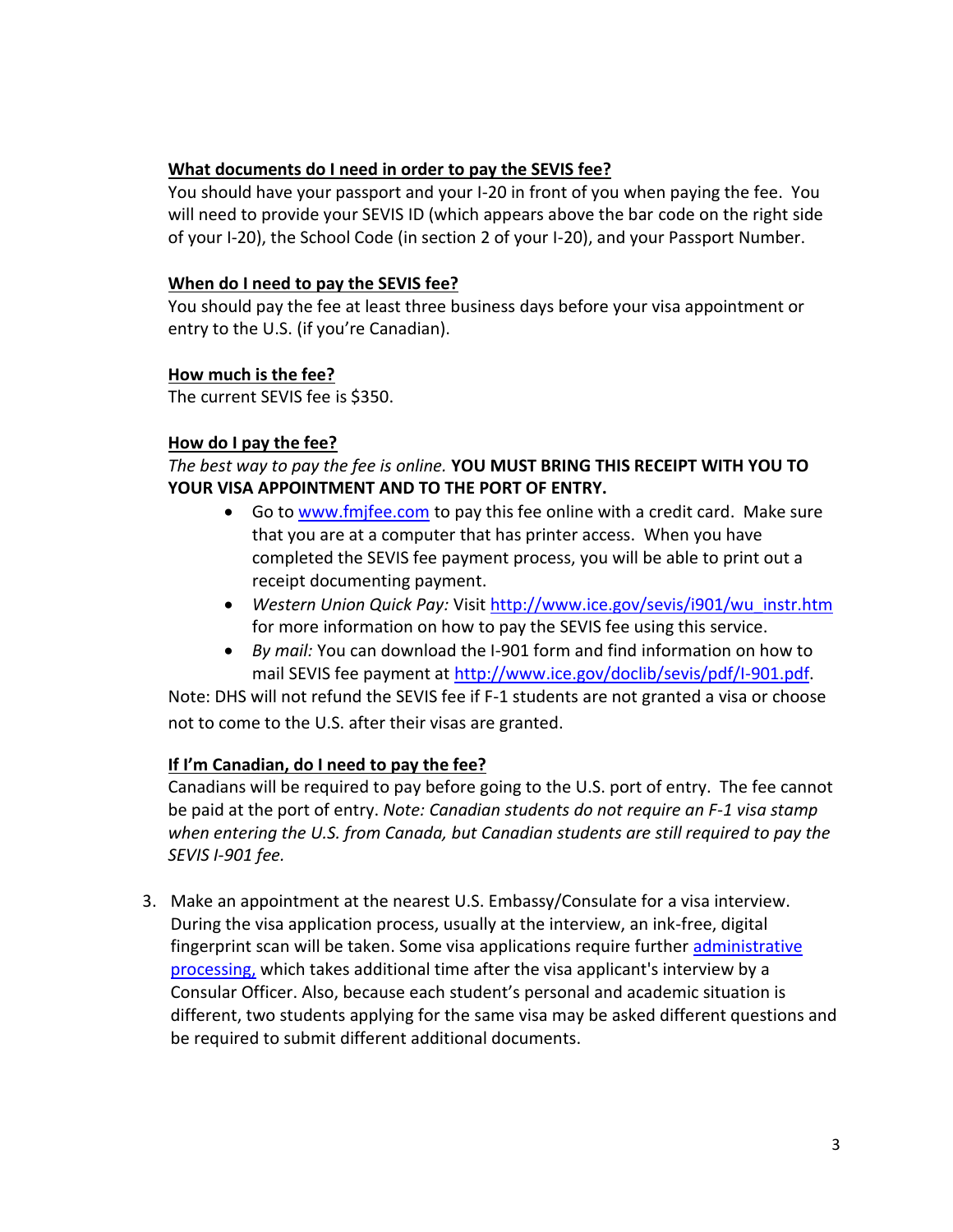#### **Required Documentation**

Each applicant for a student visa **must** submit these forms and documentation as explained below:

- Form I-20, Certificate of Eligibility for Nonimmigrant (F-1) Student Status-For Academic and Language Students. You will need to submit a SEVIS generated Form, I-20, which was provided to you by Holy Names University. You and the school official must sign the I-20 form.
- Form DS-160, Online Nonimmigrant Visa Electronic Application. Visit the [DS-](http://travel.state.gov/visa/forms/forms_4230.html)[160 webpage](http://travel.state.gov/visa/forms/forms_4230.html) to learn more about the DS-160 online process.
- A passport valid for travel to the United States and with validity dates at least six months beyond the applicant's intended period of stay in the United States (unless country-specific agreements provide exemptions). If more than one person is included in the passport, each person desiring a visa must complete an application.
- One (1) 2x2 photograph. See the required photo format explained in [Photograph Requirements.](http://travel.state.gov/visa/visaphotoreq/visaphotoreq_5334.html)
- Visa Application fee (MRV) receipt to show payment of the visa application fee.
- SEVIS I-901 fee receipt

All applicants **should be prepared** to provide:

- Transcripts and diplomas from previous institutions attended
- Scores from standardized tests required by the educational institution such as the TOEFL, SAT, etc.
- Financial evidence that shows you or your parents who are sponsoring you has sufficient funds to cover your tuition and living expenses during the period of your intended study. For example, if you or your sponsor is a salaried employee, please bring income tax documents and original bank books and/or statements. If you or your sponsor owns a business, please bring business registration, licenses, etc., and tax documents, as well as original bank books and/or statements.

# **What do I need to do now that I have an F-1 visa?**

Purchase your plane ticket once you have obtained your visa. Your destination may be either Oakland International Airport (OAK)—closest airport to HNU—or San Francisco International Airport (SFO). Other airports that are within one hour's driving distance are San Jose (SJC) and Sacramento (SAC). Please be advised that you are responsible for transportation from the airport to campus.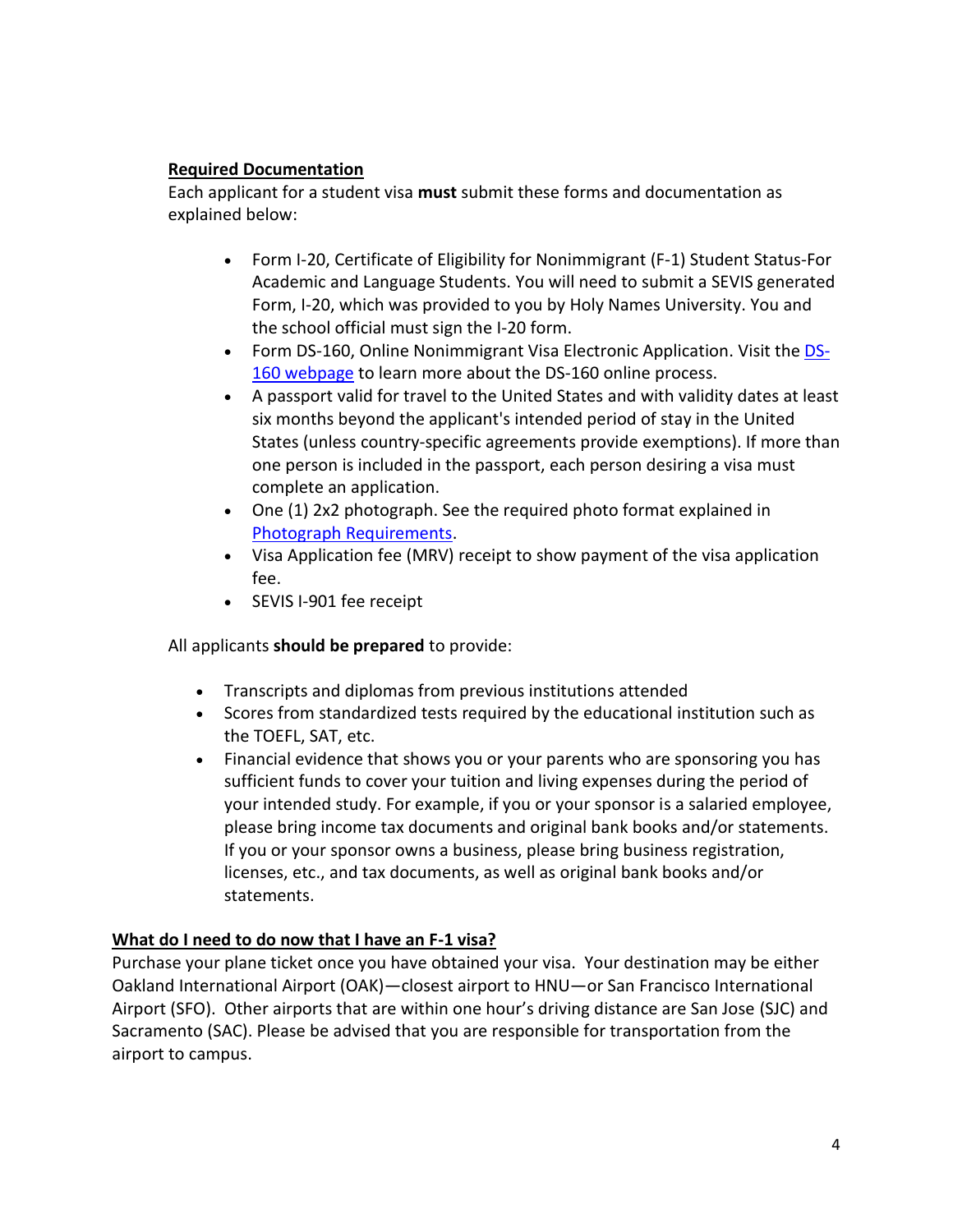# **Where can I find Housing Information ?**

Residence Life - [Holy Names University](https://hnu.edu/life-at-hnu-2/residence-life/) (hnu.edu)

Any questions or comments regarding Housing & Residence Life can be directed to [ResidenceLife@hnu.edu](mailto:ResidenceLife@hnu.edu)

Hawk Day will take place Friday, December 17<sup>th</sup>. You can register classes on Hawk Day.

Hawk Day - [Holy Names University \(hnu.edu\)](https://hnu.edu/admissions-aid/first-year-students/hawk-days/)

# **New Student Orientation** will take place **Friday January 7, 2022.**

# **What happens when I arrive in the United States?**

Once you arrive in the US at a port-of-entry you will be required to go through immigration inspection. Follow the signs for Non-Citizens. You should have in hand your passport, I-20, Letter of Acceptance, Financial Documents, and SEVIS Fee receipt. An immigration official will ask you a few questions related to the length and purpose of your stay in the US and will stamp your passport and mark your I-94. You should proceed to Customs and Baggage Claim to claim your baggage.

*\*\*Please remember that an immigration officer has discretion to admit or deny entry of any visitor into the United States. Never lie or mislead an immigration officer and always have all of your immigration information with you when passing through your port of entry.* 

# **FREQUENTLY ASKED QUESTIONS**

# **I would like to travel in the U.S. before attending HNU. Is this possible?**

Yes, you may travel before coming to HNU. However, you may arrive in the US **no more than 30 days before** the first day of instruction.

# **What items should I bring with me?**

You should carry all of the following documents with you when entering the US:

- **Valid Passport with F-1 visa**
- **Valid I-20 (enclosed)**
- **Original Acceptance Letter from HNU (enclosed)**
- **Financial documents/bank statements**
- **I-901 (SEVIS Fee) receipt**

Depending on the length of your program, you will be studying at HNU from anywhere between 1 to 4 years. Take time to think about what personal items you will need during this time, such as clothes, toiletries, and personal mementos.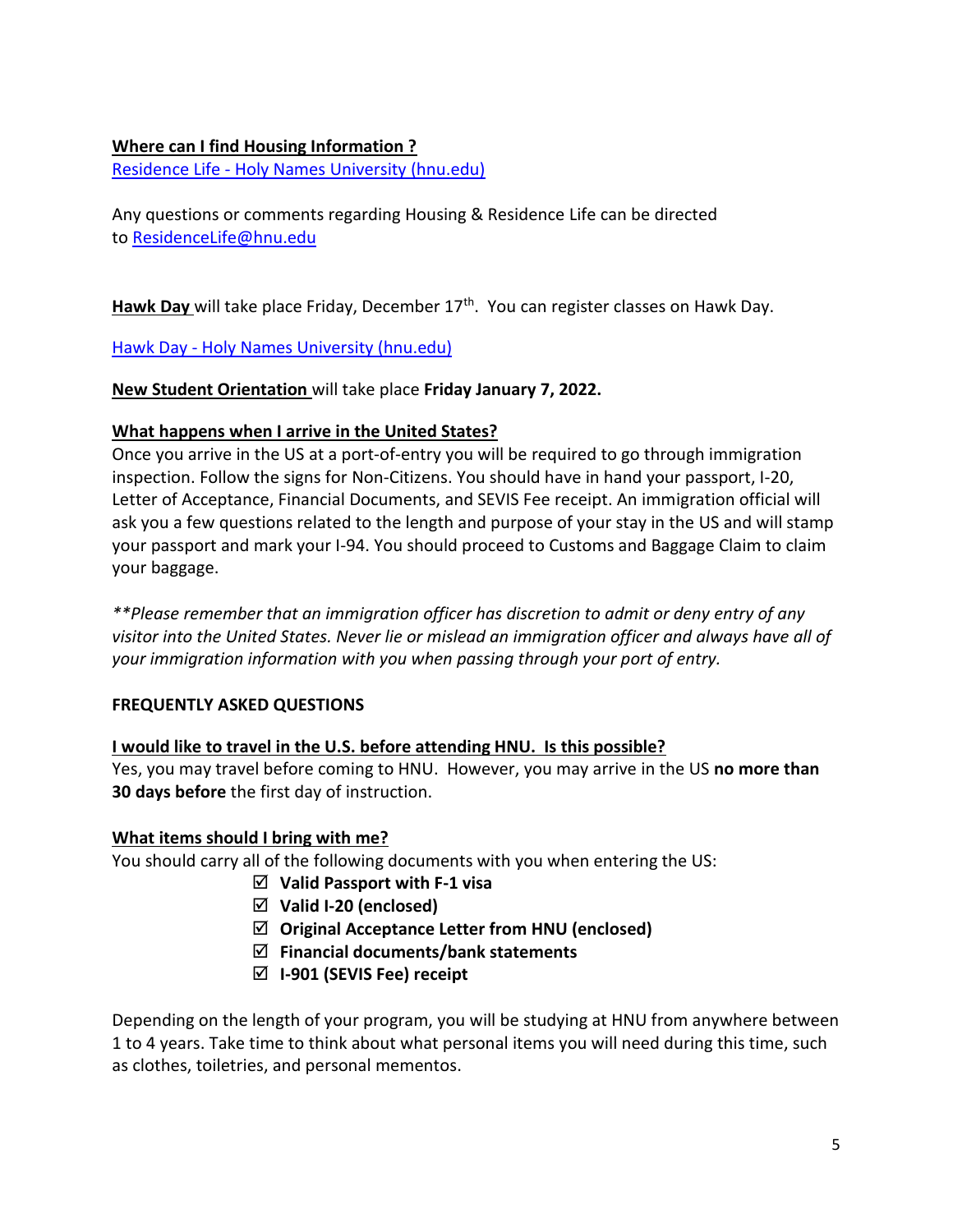Keep in mind that airlines have clearly defined limits to the number of bags you check in or carry on and the weight of each piece of baggage. You may choose to purchase some items in the US, too. Items such as notebooks, pens, toothpaste, and shampoo are readily available in local shops. If you should need to bring in prescription medications, it is advised that you also carry a note from your physician.

# **What about the weather?**

The temperature in Oakland is considered mild with an average high of **73F/22C** in the summer and an average low of **45F/7C** in the winter**.** December through February tends to be rainy and cold, although it never snows. However, you should plan to bring a range of clothing, from warm-weather clothes to winter clothes, especially if you plan to travel while you are in the US.

# **Where is HNU located?**

HNU is located in the Oakland hills, 5 miles east of downtown Oakland and 15 miles east of San Francisco. Oakland is connected to San Francisco by the Bay Bridge and is easily accessible by public transportation. Nearest cities include Piedmont, Alameda, Emeryville, and Berkeley, which are all part of the San Francisco Bay Area, appropriately named the "East Bay."

# **What will my address be?**

If you made arrangements to live on-campus then you will be assigned a mailbox. However, your address will read:

Your Name 3510 Mountain Blvd. Oakland, CA 94619

If mail will arrive in advance of knowing your box number, please write "Resident" under your name.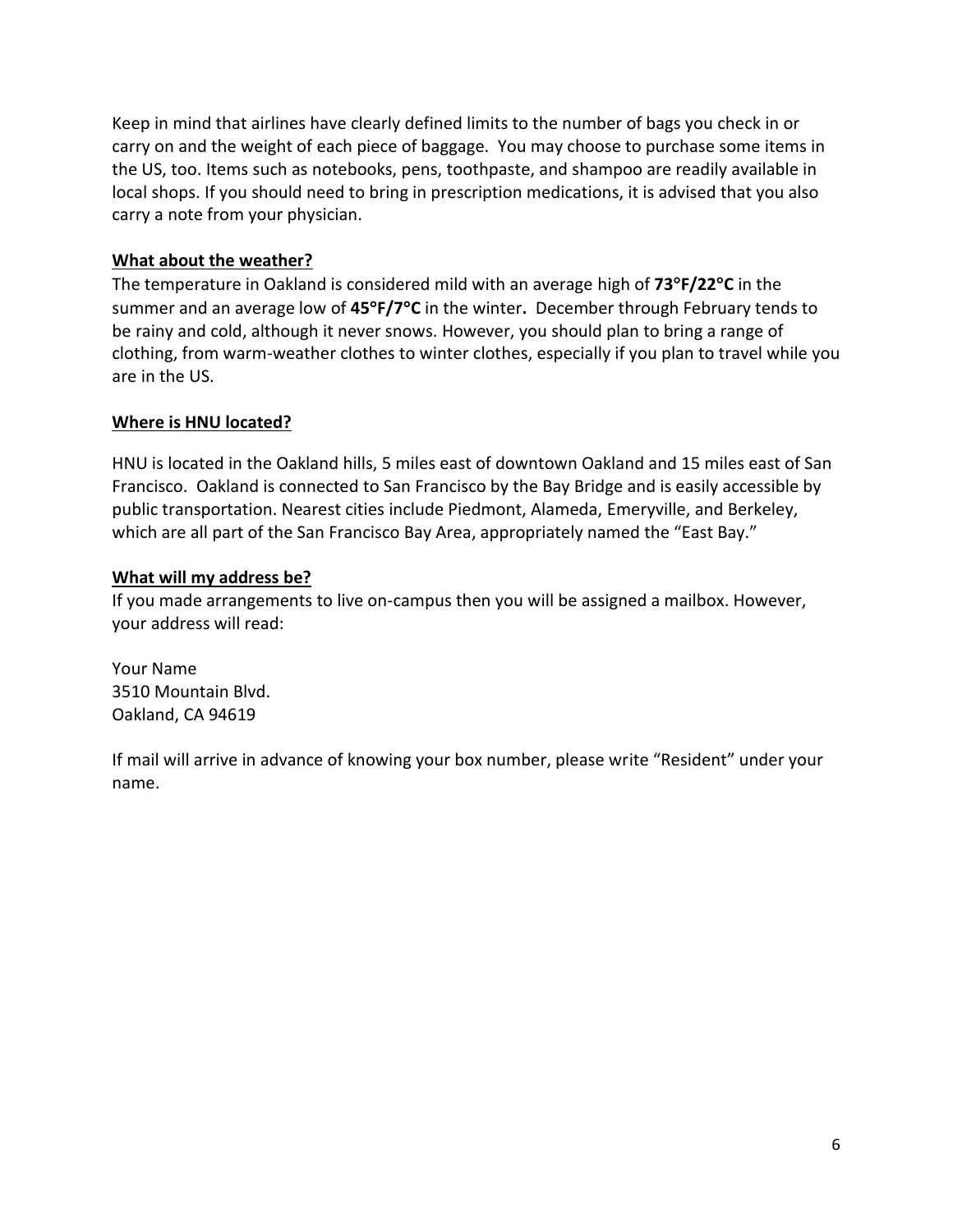# **How do I get to HNU from the airport?**

# **Taxi/Uber/Lift**

A taxi from Oakland International Airport costs approximately \$30\* plus tip. Tip is usually 15% of the total cost, so your tip for a \$30 ride will be around \$4.50. (It is common to round up to the nearest dollar rather than use coins.)

NOTE: If you are arriving at San Francisco International Airport, you may opt to take a shuttle to campus (see below). Taxis from SFO to HNU could range from \$70 and up.

# **Shuttles**

You may take a taxi or a Door-to-Door Airport Shuttle to the campus, which provides service between airports and passenger-specified locations in shared ride vans. Depending on the number of passengers, door-to-door shuttles may make multiple stops but are generally cheaper than taxis. Uniformed shuttle coordinators are stationed in the shuttle areas outside baggage claim to assist you. Let the coordinator know your destination (Holy Names University, 3500 Mountain Boulevard at Redwood Road in Oakland). The coordinator will guide you towards the appropriate shuttle.

Shuttles generally cost \$25 to \$45 plus tip. If you are flying in after 6 pm, we recommend making a reservation; however, many companies also offer "on-demand" services from both SFO and Oakland Airports to Holy Names University and operate 24 hours. The following are a few of the companies that Holy Names students have used in the past:

Bay Porter Express Super Shuttle (415) 467-1800 (800) 258-3826

[http://www.bayporter.com](http://www.bayporter.com/) [http://www.supershuttle.com](http://www.supershuttle.com/)

# **Train**

BART (Bay Area Rapid Transit) is another alternative to travel to HNU. After reading the following information, please visit: [www.bart.gov](http://www.bart.gov/) to map your trip.



*\*Be aware that fees are subject to change. Please verify the exact fees by checking the appropriate websites prior to travelling.*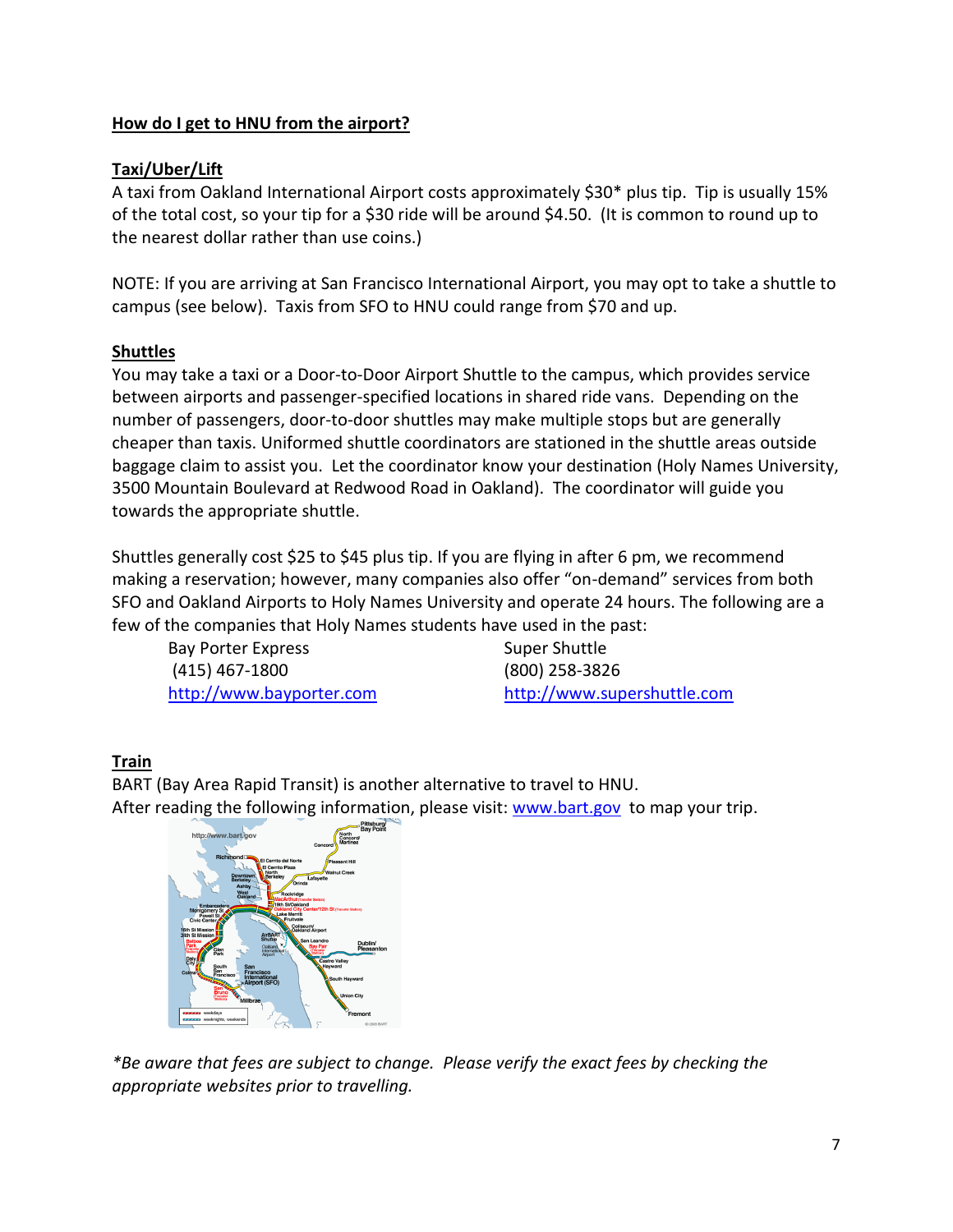From **Oakland International Airport**, there is a BART shuttle that will take you to the BART station. The shuttle costs \$3.

From Oakland International Airport, you will ride the:

Blue Line bound to Millbrae **OR** Orange Line bound to Richmond **OR** Green Line bound to Daly City

You will be exiting at **Fruitvale Station**, just one stop up from the Oakland Airport station. If your first stop turns out to be San Leandro, then you have gone the wrong way. You will need to turn around. The cost is \$1.85 from the Coliseum/Oakland Airport station to the Fruitvale Station. From Fruitvale Station, you may either take a Taxi or a bus to the HNU campus.

If you take the bus: Bus #54/Merrit College. Get off at Redwood/Aliso. You will need to cross the street and walk up Mountain Blvd. to the main gate at the entrance of campus. The fare is \$2.10 and will take approximately 33 minutes. For more information, please go to <http://www2.actransit.org/main.wu> (If you will be arriving at night, please know that this bus line does not operate after 10pm.)

At **San Francisco International Airport**, the BART station is located onsite.

From SFO, take the:

Yellow Line bound to Pittsburg/Bay Point (East Bay) Get off: **Fruitvale Station** Fare: \$9.20, approximately 50 minutes

Once in Fruitvale, you may either take a cab to HNU or take a public bus.

If you take the bus: Bus #54/Merrit College. Get off at Redwood/Aliso. You will need to cross the street and walk up Mountain Blvd. to the main gate at the entrance of campus. The fare is \$2.00 and will take 33 minutes. For more information, please go to <http://www2.actransit.org/main.wu> (If you will be arriving at night, please know that this bus line does not operate after 10pm.)

# **General Travel Information**

General information regarding Bay Area travel, including maps and travel times can be found on: [www.511.org.](http://www.511.org/)

# **Where do I go once I get to HNU?**

If you are moving onto campus, once you enter the front gate, ask to be dropped off at Feehan Hall at the east end of campus where the Housing & Residence Hall Office is located. The Residence Life Staff will assist you in moving into your new room.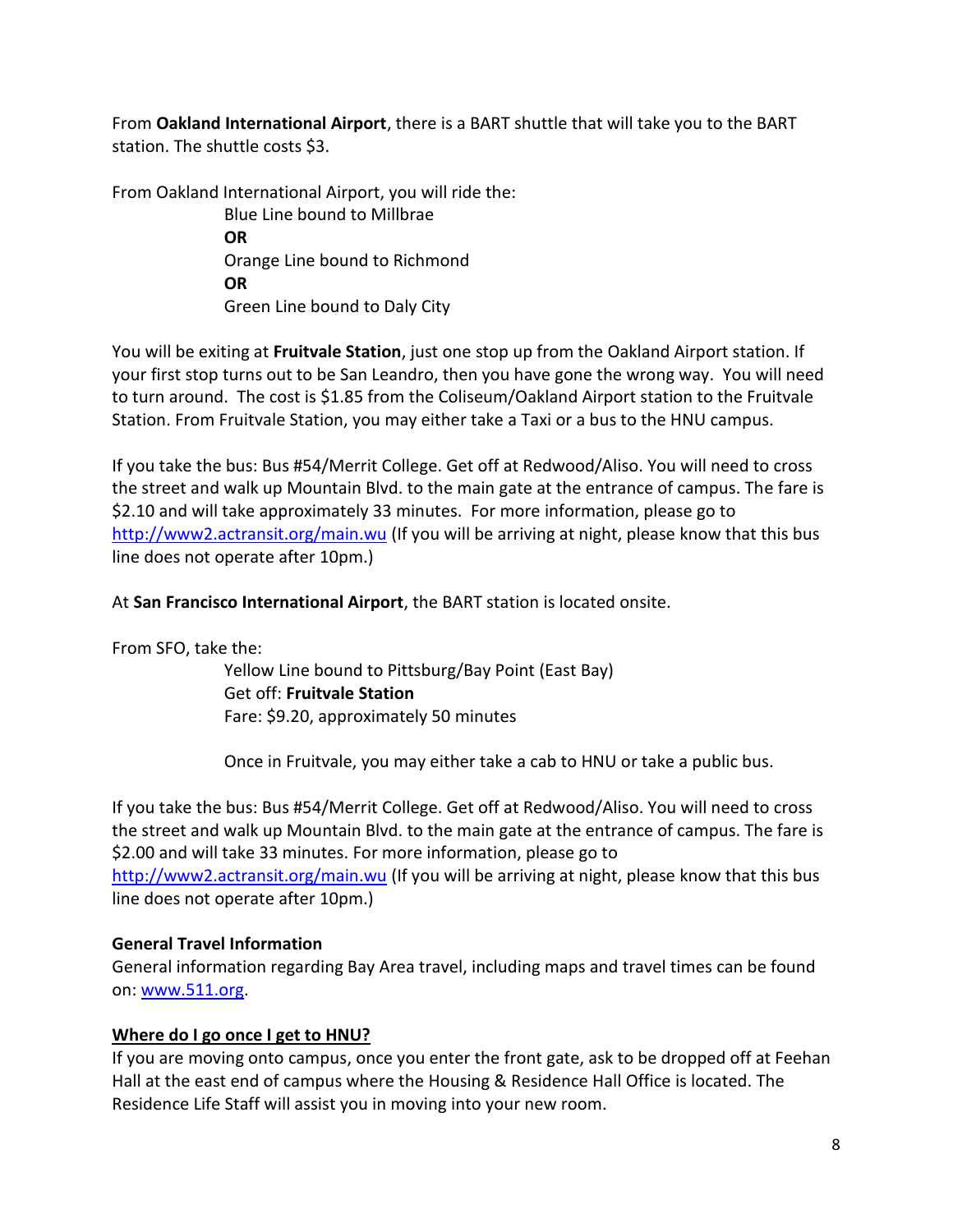# **How much money should I bring? Should I bring US dollars in cash?**

You will need U.S. dollars in cash for transportation and miscellaneous items during the first days of your arrival. It is not advisable to carry large amounts of cash when traveling. You may exchange foreign currency into U.S. dollars at an International Money Exchange Center at the airport at reasonable rates.

If you choose to open a U.S. bank account, you should keep most of your money deposited in the bank and only carry some cash to cover daily expenses. A checking account will allow you to own a debit or ATM (automatic teller machine) card that you can use to withdraw money from ATMs. Also, a bank account will allow your family from home to send you money directly to your bank if necessary.

*Holy Names University does not recommend or endorse any particular bank, but provides the following information for your convenience.*

*Citibank*, the closest bank to HNU, is located in Lincoln Square on Redwood Road. [www.citibank.com.](http://www.citibank.com/)

Other local banks include:

| <b>Bank of America:</b> | www.bofa.com or www.bankofamerica.com |
|-------------------------|---------------------------------------|
| Chase:                  | https://www.chase.com/                |
| Wells Fargo:            | www.wellsfargo.com                    |
| Bank of the West:       | www.bankofthewest.com                 |

# **I plan to live off-campus. Where can I find an apartment or room to rent?**

We recommend that you live on campus for at least one semester. However, if you are planning to live off campus, keep in mind that rent cost in the Bay Area can be expensive. You can search for available off-campus housing options at these websites[: www.craigslist.org](http://www.craigslist.org/) and [www.apartments.com.](http://www.apartments.com/) If you will be using public transportation to get around, make sure you do your research so that you can find an apartment that is accessible to public transportation and close enough to HNU.

# **Is there anything else I need to do when I arrive?**

The **MANDATORY International Student Orientation** will be held right after the semester starts. We understand that traveling internationally can be exhausting, and that you will need time to adjust to the time difference and culture of HNU, but it is important that you attend orientation so as not to miss important information.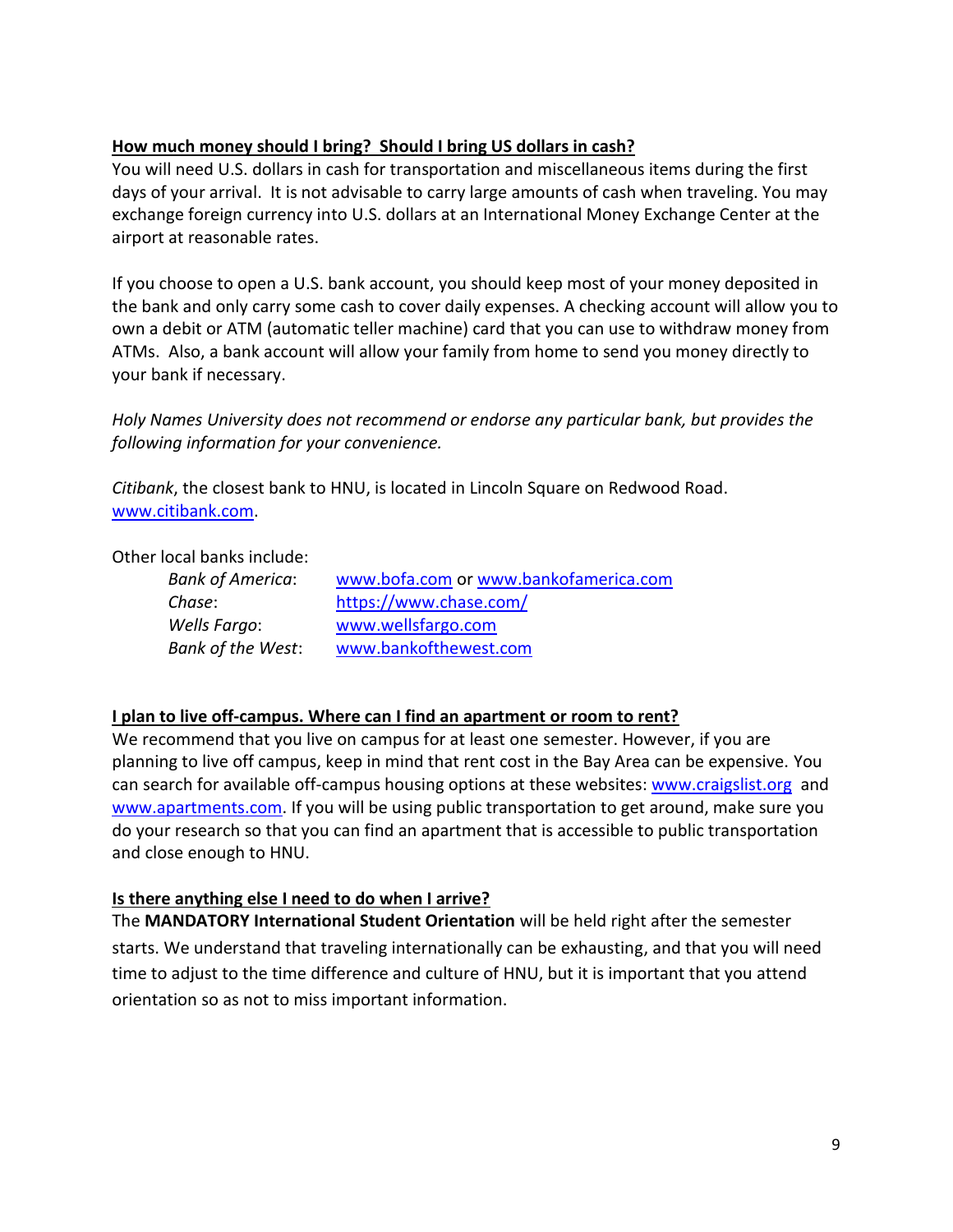#### **Change of Plans**

If you change your study plans and do NOT plan to attend Holy Names University, or wish to postpone your enrollment, then please let your enrollment counselor in admissions and international student advisor know immediately.

#### **Dependents**

If dependents are accompanying you to the U.S., they will be issued separate I-20 forms to enable them to apply for F-2 visas and be admitted to the U.S. as F-2 dependents. If your dependents will join you later in the U.S., a separate Form I-20 will be prepared for their entry after your arrival.

#### **Whom should I contact if I still have questions?**

Please contact the International Student Advisor, Ms. Motoko Day, if you have further immigration related questions at day@hnu.edu

#### **HOW DO I MAINTAIN MY IMMIGRATION STATUS?**

As an F-1 student, your primary purpose for being in the U.S. is to study. In order to remain in lawful F-1 status, you must comply with the following requirements:

- Keep your passport valid at all times (at least a minimum of 6 months beyond the expected completion date in Section 5 of your I-20).
- Remain a full-time student: Complete 12 units each semester if an undergraduate student, or 6 units if a graduate student, except for summer or your last semester before graduating.
- You must enroll in **at least one in-person or hybrid class.**
- International students will not be able to drop below full time, without prior approval from the International Student Advisor.
- International students who register for less than a full-time course load, without prior approval from the International Student Advisor, will be out of status and will be reported to USCIS.
- International students will not be able to take concurrent enrollment (taking classes at another school) without prior approval from the International Student Advisor.
- Maintain a valid I-20: Notify the International Student Advisor within 10 days if you have a change in any of the following: name, address, phone number, major, program dates.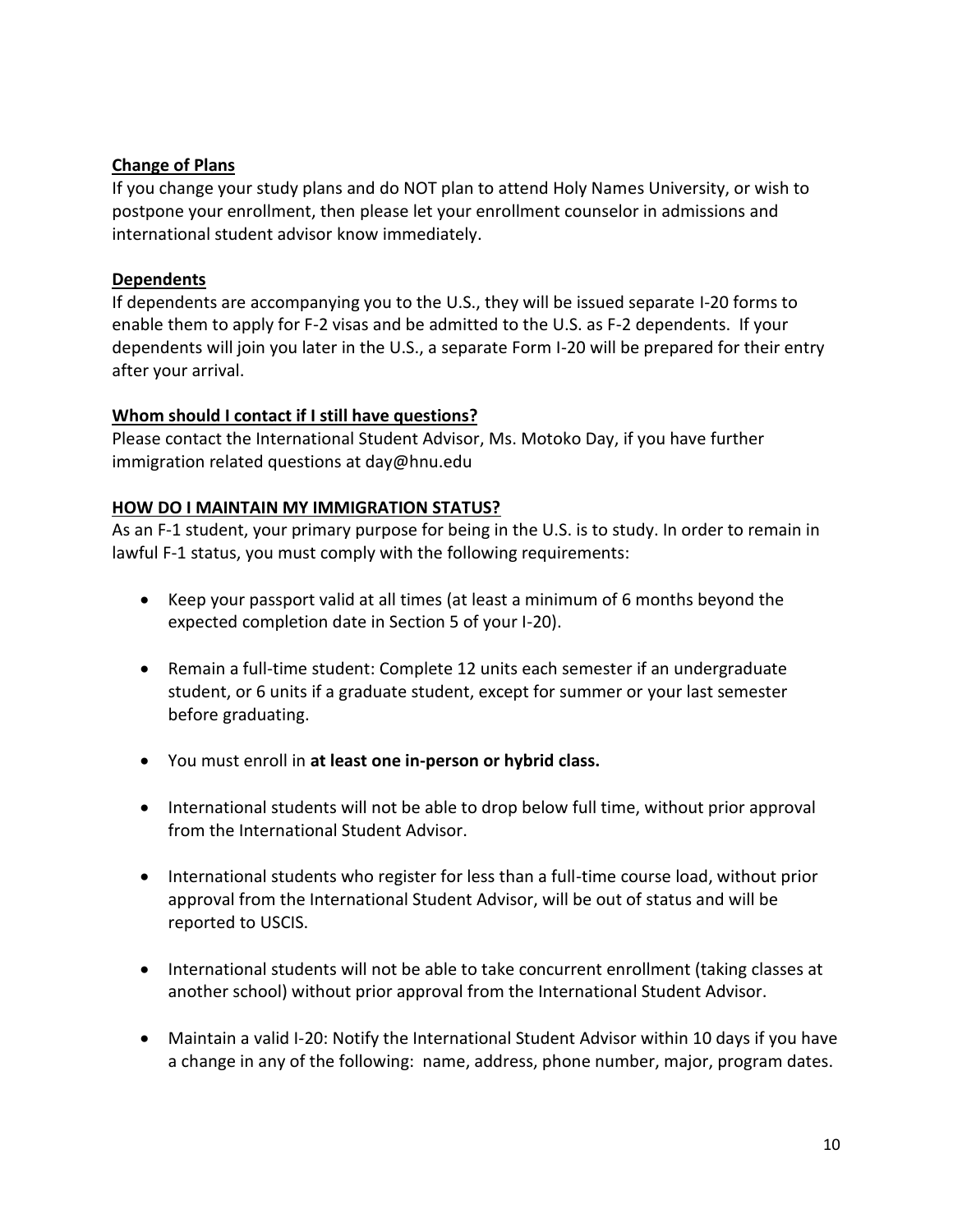- Do not participate in any unauthorized employment at any time. This includes paid/unpaid work, internships, clinicals, practicums, student teaching, etc.
- Maintain good academic standing: 2.00 grade point average for undergraduate students and 3.00 grade point average for graduate students.
- Have your I-20 signed by the International Student Advisor before leaving the U.S. The signature is valid for 12 months from the date signed on page 3.

Failure to comply with the regulations cited above will lead to violation of your F-1 status, which may result in serious consequences, including termination of your program, cancellation of your visa, loss of working benefits, and, in some cases, deportation from the U.S with a 3- or 10-year bar from re-entry. Please email the International Student Advisor as soon as possible if you have any questions or concerns regarding your legal F-1 student status.

# **Am I allowed to work? How can I get permission to work?**

F-1 International Students may work under certain circumstances while they are in the United States. There are two major categories of work for which an international student may qualify while working toward their degree: On-campus employment and Curricular Practical Training.

# **On-campus employment:**

On-campus employment is permitted only on the campus that has issued the I-20 (Holy Names University). A student must be in valid F-1 status to be able to work on-campus. A student is limited to 20 hours a week of work during the semester but may work full time during vacation periods (summer, winter, and holidays). International students do not need special permission to engage in on-campus employment, however, the student will need to obtain a Social Security Card. To apply for a Social Security Number (SSN#) the student must first have a job offer on campus. Please email the International Student Advisor for more information on the process of obtaining SSN #.

# **Curricular practical training:**

The F-1 student regulations define Curricular Practical Training (CPT) as a work experience that is an "integral part of an established curriculum." In other words, it is work for which one is receiving academic credit.

Some academic programs require students to do an internship, practicum, clinical or student teaching to acquire practical work experience as part of their degree program. Please refer to the HNU catalog to determine if an internship or practicum class is part of the curriculum that is required for graduation in your program. International students in such majors may obtain CPT approval to satisfy the requirements for such a class.

In other cases, a student may enroll in an optional internship or practicum class as a way to obtain Curricular Practical Training. The work must be in the major and a professor must approve the job and establish what requirements must be met to earn credit for what is